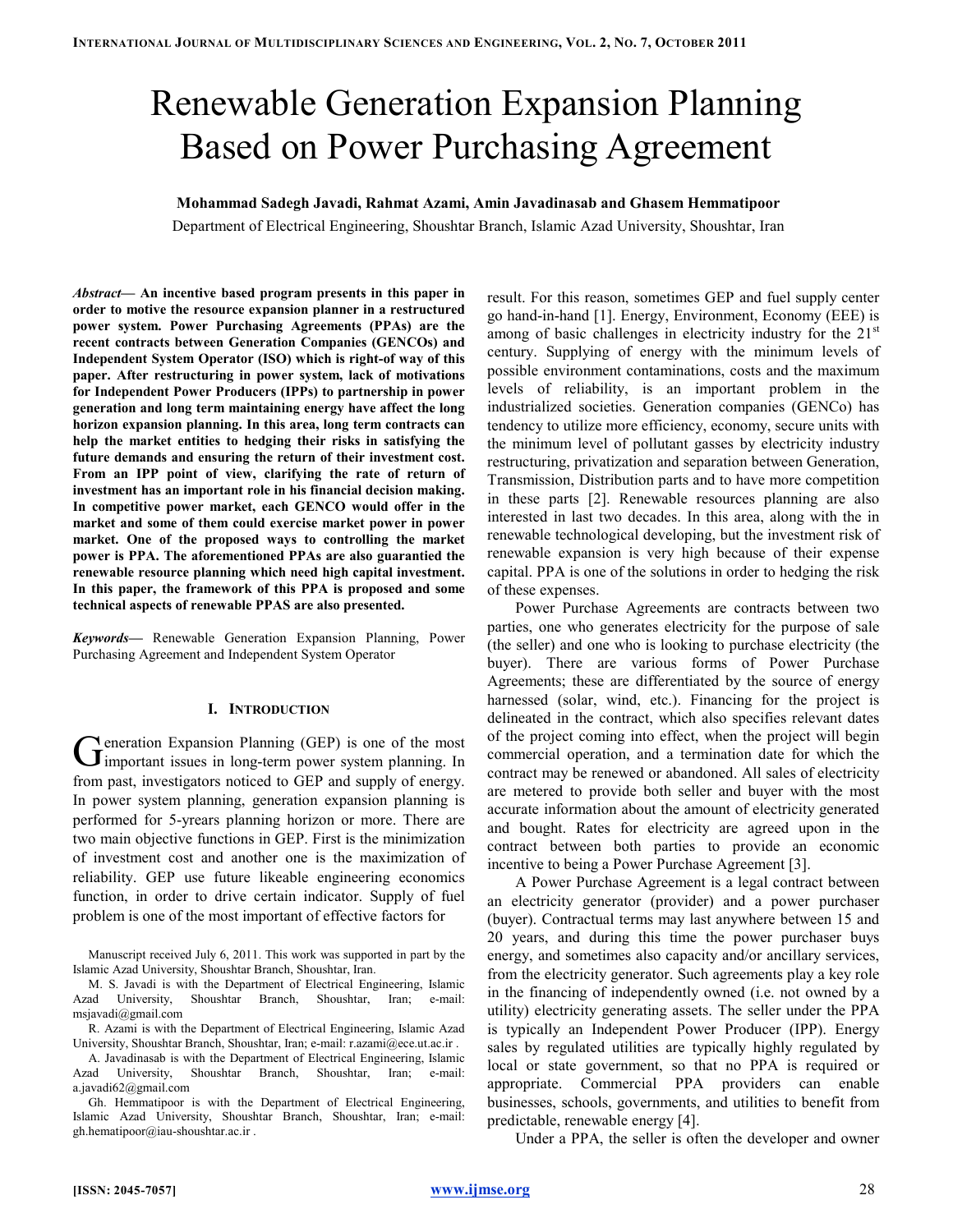of the technology that generates electricity. The seller may also be someone who buys electricity from another supplier for resale. Under these circumstances, another PPA may be established but will usually contain similar contractual agreements as already proclaimed in the original PPA, with the exception of some pricing mechanisms that would be redefined [5].

Under a PPA, the buyer is often a utility company that purchases the electricity generated from the seller. In some circumstances, a company may be trying to meet renewableenergy portfolio standards and would be considered a retail purchaser. Under this condition, the retail purchaser may resell the electricity to another entity under a new PPA. Typically, a PPA is established between the primary seller and a utility company who is regulated to buy the electricity [5].

This paper as follows. Theoretical consideration of renewable PPAs and investment policies of these units are addressed in section II and III, respectively. Power purchasing agreement policy making is presented in section IV. Section V addresses the simulation results of incorporating a typical renewable generation unit. Conclusion of this paper is conducted in last section.

## II. RENEWABLE POWER PURCHASING AGREEMENTS

From past to now, many studies with different approaches is presented about solving of GEP's problem. Commonly, one multi-objective problem of GEP with different approaches such as minimizing investment cost, environmental issues, reliability, fuel and transmission loss allocation, security and recently investment in generation network expansion by using DG units is presented in [6].

In this paper, coordination of main infrastructures for supplying of thermal energy is considered. For example, about hydroelectric units, the necessary and sufficient condition is coordination between these units and Down-Stream (DS) units, Up-Stream (US) units and Pumped-Storage (PS) ones.

In the case of decision on construction of a hydroelectric unit, studies of electrical energy generation are not the first priority and in importance ranking, it indicated after supplying of drinking and agriculture water and flood control in some cases. Nevertheless, existing of enough water resources is necessary for dam construction. About construction and coordination of pumped-storage units, conditions are different and somewhat similar to the scenario that considered in this article.

Actually, initial infrastructure (water resources for downstream dam) should be available and accessible to construction of pumped-storage powerhouse. Whatever, the penstock of water transmission will be longer from dam to reservoir; operation and construction will be more expensive. In this case, objective function of problem is minimizing total costs. Technical constraints should be considered this goal.

The construction problem of new thermal powerhouse is very similar to the problem mentioned above and the major difference is that, because of special conditions of problem, should be coordination between natural gas expansion planning and GEP. In this case, the conditions are not

established similar to above problem and expansion of each of those cannot independent of another [1-2, 6].

There are regulatory concerns associated with the implementation of renewable technologies and the agreement on contracts for producing and purchasing power. The Federal Energy Regulatory Commission (FERC) determines which facilities are considered to be exempt wholesale generators or qualifying facilities and are applicable for PPAs under the Energy Policy Act of 2005 [7].

There are different types of PPAs according to the type of renewable technology utilized in the electricity generation process. The two most prolific PPAs utilized today are solar PPAs and wind PPAs. Other PPAs will be made commercially available once the technology utilized is established.

In the United States, the Solar Power Purchase Agreement (SPPA) depends heavily on the existence of the solar investment tax credit, which was extended for eight years under the Emergency Economic Stabilization Act of 2008. The SPPA relies on financing partners with a "tax appetite," profits that are subject to taxation, who can benefit from the federal tax credit. Typically, the investor and the solar services provider create a special purpose entity that owns the solar equipment. The solar services provider finances, designs, installs, monitors, and maintains the project [8]. As a result, solar installations are easier for customers to afford because they do not have to pay upfront costs for equipment and installation. Instead, customers pay only for the electricity the system generates [8]. With the passage of the American Recovery and Reinvestment Act of 2009 the solar investment tax credit can be combined with tax exempt financing, significantly reducing the capital required to develop a solar project. Wind Power Purchase Agreements (WPPAs) are not found quite as prolifically as their solar counterparts, but they do exist [5].

Wasatch Wind in Wyoming entered into a twenty year WPPA with PacifiCorp in July 2010; Wasatch Wind will produce wind power in its newly developed Pioneer Wind Park, and PacifiCorp will purchase it [9].

Current law restricts most of the Federal government of the United States from entering into a contract longer than ten years. PPA contracts, particularly for larger systems, need at least a 20 year term [10]. In 2009, the United States Senate Committee on Energy and Natural Resources passed S. 1462, which among other things would have allowed federal agencies to enter into power purchase agreements for renewable energy for up to 30 years. However, the United States Department of Defense has a separate authority to enter into energy contracts for as long as 30 years. Using this authority, the United States Navy recently signed a renewable energy project for Marine Corps Air Station Miramar. All agencies of the US Government are exploring methods to achieve the renewable energy requirements set forth by law [11]. Nellis Air Force Base demonstrates the long term consequences of such an agreement. Completed in 2007, the Nellis Solar Power Plant generates 30 million kilowatt-hours of electricity per year—equivalent to a quarter of the total power used at the 12,000-person base. This arrangement allows Nellis to annually avoid 22,000 tons of carbon dioxide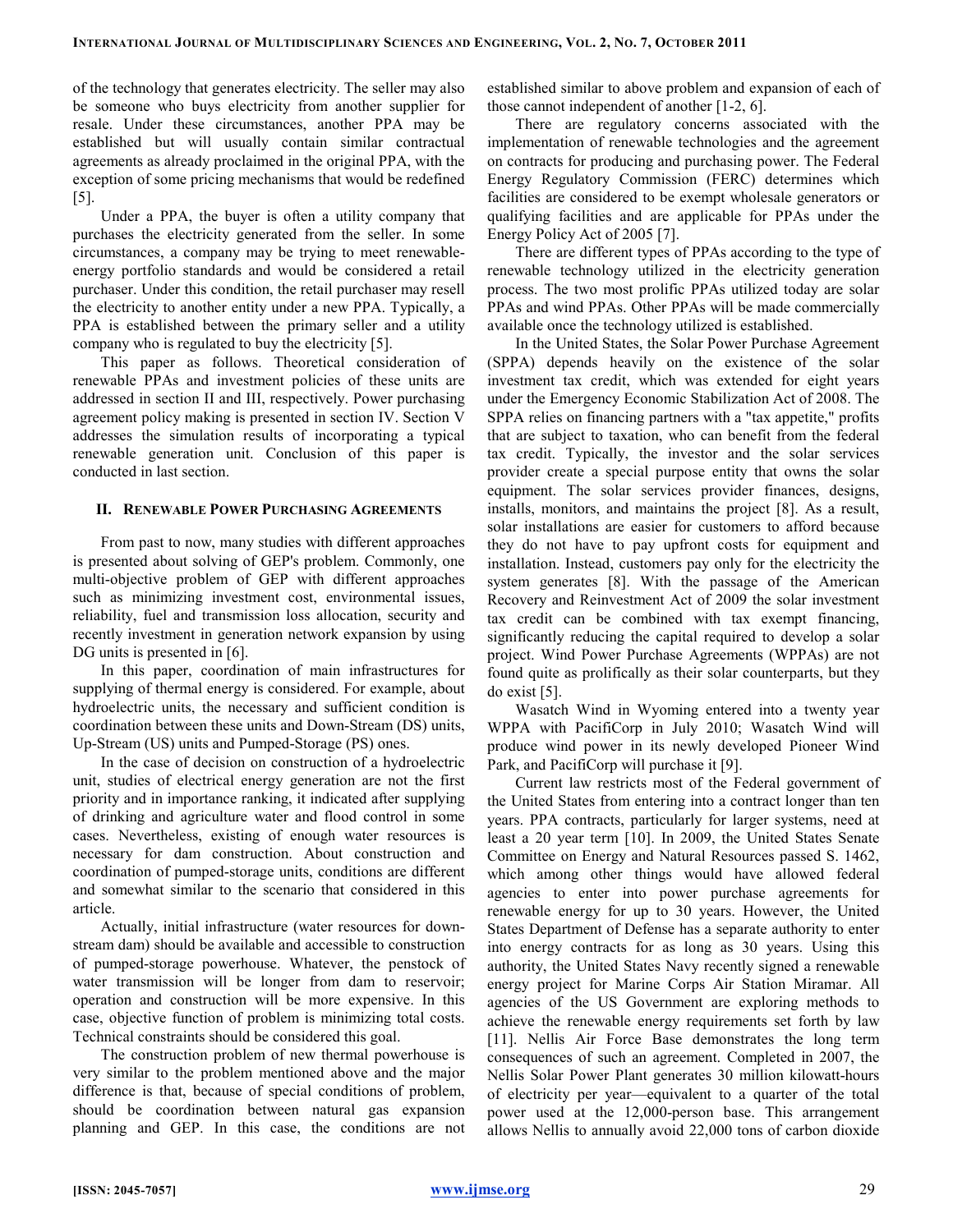emissions while at the same time save the Air Force over \$1 million dollars in electricity costs a year.

Other PPAs will become commercially available once the technology has been established and the market exists for such contractual agreements to be effective. Geothermal PPAs are being explored; their difference from wind and solar PPAs is that the actual gathering of energy would require much more active monitoring and servicing [12].

The PPA is often regarded as the central document in the development of independent electricity generating assets (power plants), and is a key to obtaining project financing for the project. Under the PPA model, the PPA provider would secure funding for the project, maintain and monitor the energy production, and sell the electricity to the host at a contractual price for the term of the contract. The term of a PPA generally lasts between 5 and 25 years. In some renewable energy contracts, the host has the option to purchase the generating equipment from the PPA provider at the end of the term, may renew the contract with different terms, or can request that the equipment be removed.

One of the key benefits of the PPA is that by clearly defining the output of the generating assets (such as a solar electric system) and the credit of its associated revenue streams, a PPA can be used by the PPA provider to raise nonrecourse financing from a bank [1] or other financing counterparty. Figure 1 shows the financial and power flows among the consumer, system owner, and the utility [14].

Because a Power Purchase Agreement or Energy Service Agreement is at the "heart" and underlying foundation of recent projects, it can help the business with the selection and oversight of PPA's and ESA's. The projects range in size from as small as 1-2 MW to well over 100 MW. It means that the project development process may include:

- Engineering (including engineering  $\&$  economic feasibility studies, project
- Design, air quality and site permitting requirements, etc.)
- Procurement
- Construction and Project Management
- Project Commissioning
- Project Funding/Financing
- Power Purchase Agreements
- Long-Term Service Agreements



Fig. 1. Contracts and Cash Flow in Third-Party Ownership/PPA Model [13]



Fig. 2. Comparison of voluntary and compliance markets for renewable energy, 2004–2008 [15]

In conjunction with strategic partners, the committee is able to receive bonding for projects exceeding \$100 million in value. In such cases the committee is able to secure funding for power projects that exceed 100 MW.

A Power Purchase Agreement is also "behind" almost every power plant. A PPA is a contract involving the generation and sales of electricity – which is normally developed between the owner of a power plant generating the electricity, and the buyer of the electricity. PPA's can be quite lengthy agreements that may exceed 100 pages in length and take several months to even years to finalize.

The basic information contained in a Power Purchase Agreement includes the following items:

## A. Definitions

- Purchase and Sale of Contracted Capacity and Energy (such as steam, hot water and/or chilled water in the case of co-generation and tri-generation plants
- Operation of the Power Plant
- Financing of the Power Plant
- Guarantees of Performance
- **Penalties**
- **Payments**
- Force Majeure
- Default and Early Termination
- **Miscellaneous**

PPAs allow Federal agencies to fund on-site renewable energy projects with no up-front capital costs incurred.

With a PPA, a developer installs a renewable energy system on agency property under an agreement that the agency will purchase the power generated by the system. The agency pays for the system through these power payments over the life of the contract. After installation, the developer owns, operates, and maintains the system for the life of the contract [16].

Power purchase agreements feature a variety of benefits and considerations for Federal agencies, including: Benefits:

- No up-front capital costs
- Ability to monetize tax incentives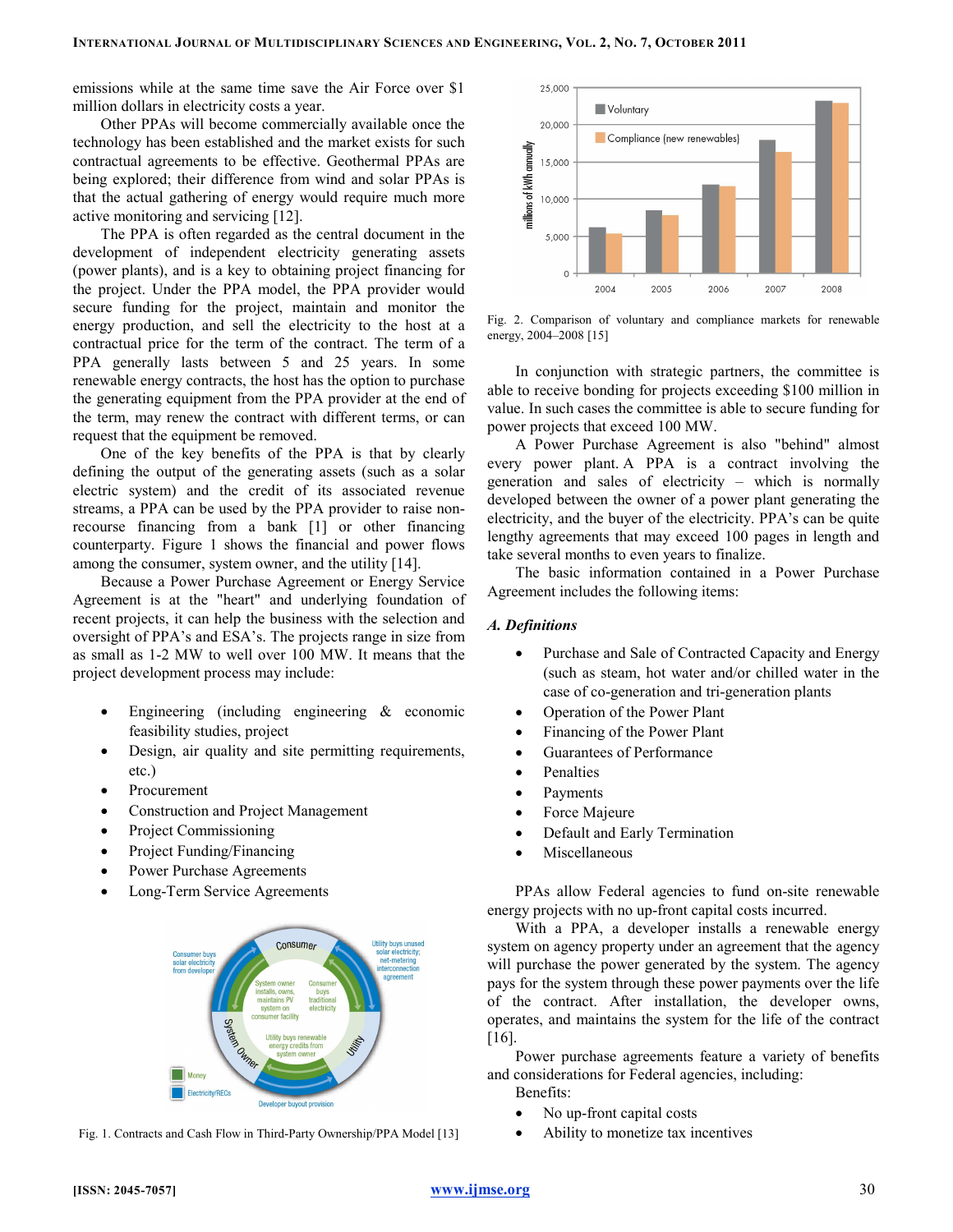- Typically a known, long-term energy price
- No operations and maintenance responsibilities
- Minimal risk to the agency

Considerations:

- Federal sector experience with PPAs is still growing
- Contract term limitations
- Inherent transaction costs
- Challenges with site access contracts and concerns

# III. INVESTMENT SETTING IN UTILITY AND MARKET ENVIRONMENT

In traditional utility environments there are two types of projects, utility construction and independent construction. Utility construction refers to a project in which the power plant is owned and operated by the utility. Before construction, projects must be approved by the state utility commission. The approval process includes a provision for the utility to finance the debt and equity of the project through customer rates.

Independent construction refers to projects in which a new power plant is owned and operated by an independent power producer (IPP). Before construction a power purchasing agreement (PPA) is signed between the producer and the utility; the PPA is subject to the approval of the state utility commission. There are many possible structures for the PPA, but the essence is that the utility provides a guaranteed payment to the producer in exchange for agreed-upon power production and capacity.

Along with approval for the PPA, the state utility commission provides a mechanism for cost recovery to the utility through customer rates.

The common feature of both of these mechanisms is cost recovery through regulated rates. Furthermore, the recovery mechanism is set in place over the lifetime of the project. Banks find this feature very attractive and readily provide financing for such projects.

In nontraditional markets, neither retailers nor power producers are able to demonstrate regulated cost recovery to banks. Banks are less willing to finance projects that don't have cost recovery mechanisms than projects that are backed by a cost recovery mechanism. In a nontraditional market, the only agent that can provide regulatory assurances is the ISO. This presents a bit of a quagmire for federal and local authorities wishing to develop free markets. To ensure financing for new construction, regulatory agencies must provide the ISO with the authority to enter PPAs so that cost recovery can be ensured. Absent such authorization, financing for new construction may be difficult to arrange and the state cannot ensure reliability of supply. Of course, providing such authorization restores a regulated environment, with the ISO assuming the role of the traditional utility. There is tension between the desire to develop free markets and the desire to regulate reliability. Organizing long-term planning activities is difficult in this environment [17].

## A. Project Analysis for a Merchant Plant

IPPs select projects that maximize profit. They predict revenues of proposals by performing a simulated dispatch of the proposed power plant against a forecast of fuel and power prices over the time horizon of the project, 20 to 30 years.

Prices assume the role of the system lambda. The result of the simulation provides a projection of financial and physical outputs, revenues, fuel costs, fuel requirements, and power production. This information together with projections of other costs (maintenance, personnel, and capital costs) provides earnings projection. IPPs then perform a standard net present value (NPV) assessment to determine the value of a project; that is, revenue streams are discounted to a present value with a corporate discount rate.

The earnings and associated value are dependent on the power and fuel price forecasts that are used within the dispatch simulation. Each fuel has its own forecasting methodology and is not addressed; it is assumed that a forecast of prices is available. A consensus approach toward power price forecasting is given below.

Price forecasts rely on two components: an energy component and a capacity component. The energy component is the marginal cost of production, system lambda, from a simulated dispatch. The marginal cost of production is insufficient to cover capital costs of new construction. An assumption that is adopted by the forecasting community is that IPPs will be able to recover the full capital costs, both debt and equity, required to build sufficient resources for ensuring reliability. The capacity price component is the difference between full capital costs and energy payments received by selling electricity at the energy price. All units receive both an energy payment and a capacity payment.

Summarizing the approach, once price curves are established, a given project may be assessed by performing an economic dispatch of the proposed project using the forecasted energy and fuel prices over the time horizon of the project. This provides a cash flow from energy revenues. On top of the energy revenues, capacity revenues are added to the cash flow. The cash flow is then discounted back to a present value with an appropriate discount rate.

# IV. POWER PURCHASING AGREEMENTS POLICIES

Federal Energy Management Programs (FEMP) FEMP developed an introductory guide to PPAs for Federal on-site renewable projects. FEMP outlines the power purchase agreement process in its Alternative Finance Options (AFO). An on-demand recording of the training is available. Dates and times of upcoming training sessions are posted to the FEMP events calendar. An updated version of the PPA portion of this presentation is available, featuring typical PPA processes, benefits, challenges, and several case studies. Several PPA sample documents are available. Available resources include sample requests for proposal, contracts, land use agreements, case studies, and more [16].

# A. High-Level Project Plan for Solar PV with PPA Financing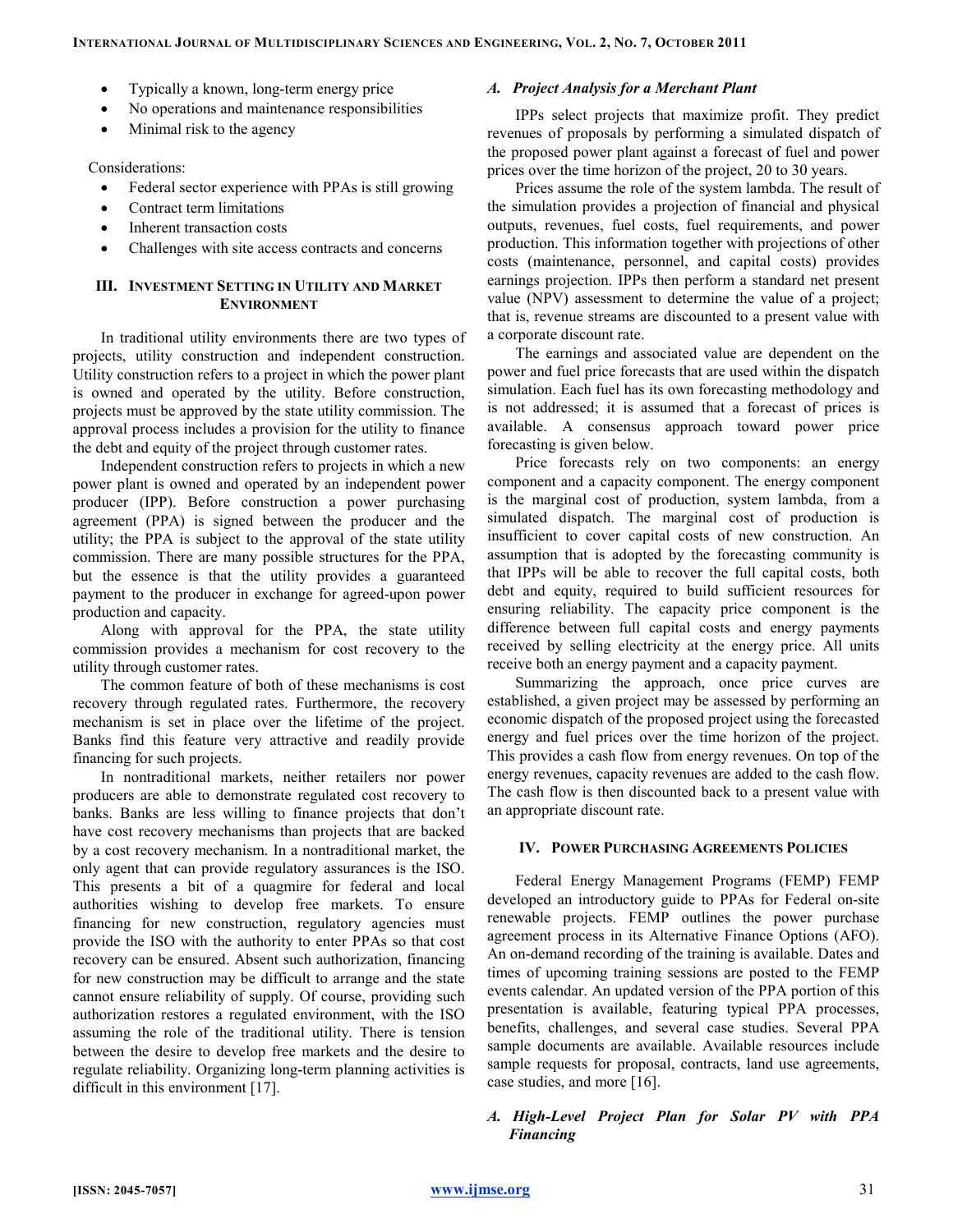Implementing power purchase agreements involves many facets of an organization: decision maker, energy manager, facilities manager, contracting officer, attorney, budget official, real estate manager, environmental and safety experts, and potentially others [18]. While it is understood that some employees may hold several of these roles, it is important that all skill sets are engaged early in the process. Execution of a PPA requires the following project coordination efforts, although some may be concurrent.

### Step 1: Identify Potential Locations

Identify approximate area available for PV installation including any potential shading. The areas may be either on rooftops or on the ground. A general guideline for solar installations is 5–10 watts (W) per square foot of usable rooftop or other space. In the planning stages, it is useful to create a list that contains site plans and to use Google Earth software to capture photos of the proposed sites [19]. In addition, it is helpful to identify current electricity costs. Estimating System Size (this page) discusses the online tools used to evaluate system performance for U.S. buildings.

## Step 2: Issue a Request for Proposal (RFP) to Competitively Select a Developer

 If the aggregated sites are 500 kW or more in electricity demand, then the request for proposal (RFP) process will likely be the best way to proceed. If the aggregate demand is significantly less, then it may not receive sufficient response rates from developers or it may receive responses with expensive electricity pricing. For smaller sites, government entities should either:

- 1). Seek to aggregate multiple sites into a single RFP
	- or
- 2). Contact developers directly to receive bids without a formal RFP process (if legally permissible within the jurisdiction).

Links to sample RFP documents (and other useful documents) can be found at the end of this fact sheet. The materials generated in Step 1 should be included in the RFP along with any language or requirements for the contract. In addition, the logistical information that bidders may require creating their proposals (described later) should be included. It is also worthwhile to create a process for site visits. Renewable industry associations can help identify Web sites that accept RFPs. Each bidder will respond with an initial proposal including a term sheet specifying estimated output, pricing terms, ownership of environmental attributes (i.e., RECs) and any perceived engineering issues.

#### Step 3: Contract Development

After a winning bid is selected, the contracts must be negotiated. This is a time-sensitive process. In addition to the PPA between the government agency and the system owner, there will be a lease or easement specifying terms for access to the property (both for construction and maintenance). REC sales may be included in the PPA or as an annex to it (see Page 6 for details on RECs).

## Step 4: Permitting and Rebate Processing

The system owner (developer) will usually be responsible for filing permits and rebates in a timely manner. However, the government agency should note filing deadlines for state-level incentives because there may be limited windows or auction processes.

# Step 5: Project Design, Procurement, Construction, and Commissioning

The developer will complete a detailed design based on the term sheet and more precise measurements; it will then procure, install, and commission the solar PV equipment. The commissioning step certifies interconnection with the utility and permits system startup. Once again, this needs to be done within the timing determined by the state incentives. Failure to meet the deadlines may result in forfeiture of benefits, which will likely change the electricity price to the government agency in the contract. The PPA should firmly establish realistic developer responsibilities along with a process for determining monetary damages for failure to perform [16].

#### V. SIMULATION RESULTS

This section provides a simulation case study to illustrate the features of long-term renewable generation expansion planning based on power purchasing agreement. In this case, annual load duration curve of test system is incorporated in order to determination of hourly dispatch of the renewable generation units.

This system has an 8736 hourly load which the maximum load is 2850 MW. Fig. 3 and 4 show the entire and peak load duration curve, respectively.

PPA is one of the most important and adopted strategy in order to hedge the investment risk of renewable generation units. The simulation results state that integral of the benefit of the candidate unit entire of the system should be greater than PPA which has been allocated for this unit.



Fig. 3. Entire Load Duration Curve (LDC)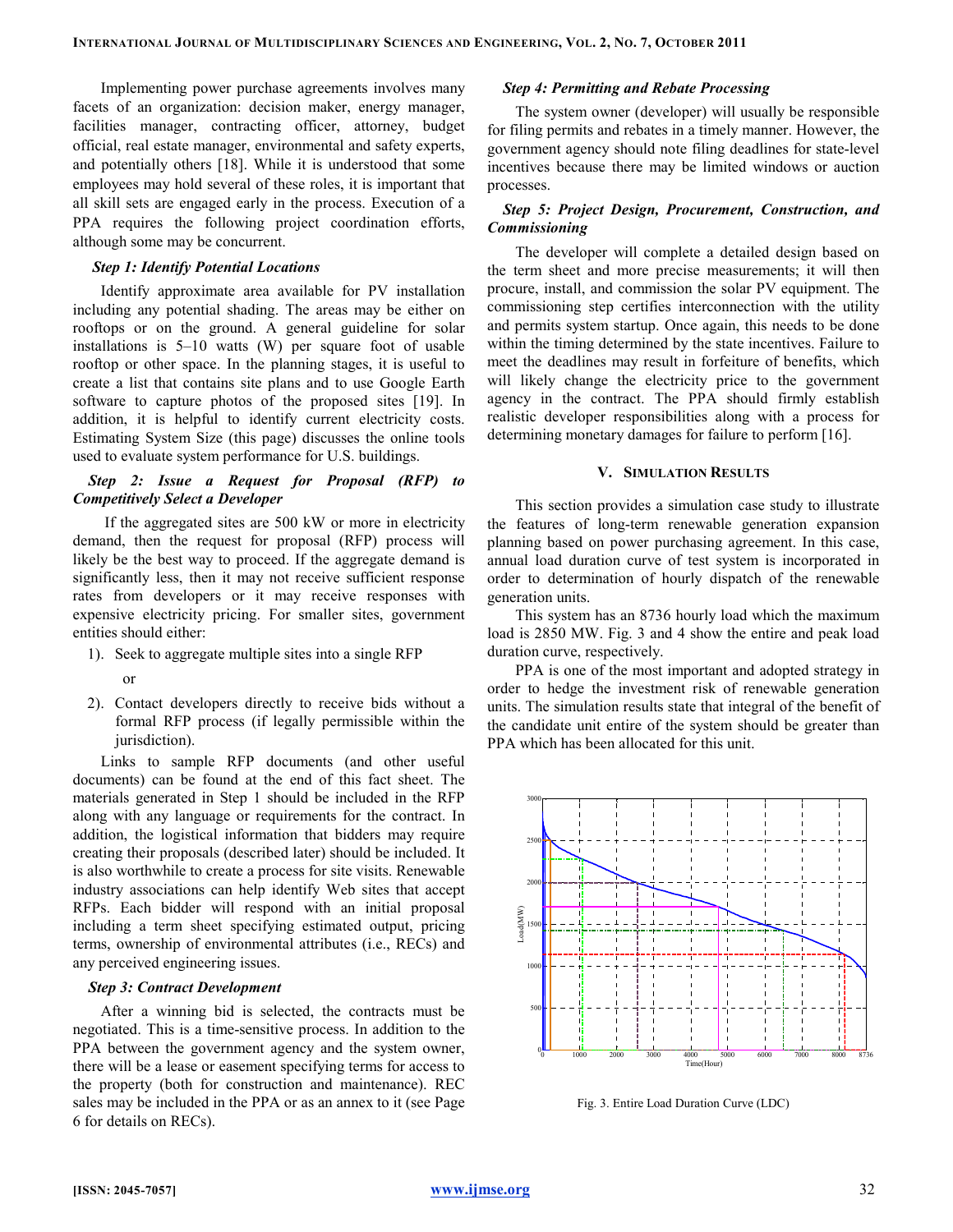

Fig. 5. Candidate renewable generation unit state, cost, revenue and benefit (simulated analysis)



Fig. 4. Load Duration Curve (LDC) at peak hours

## VI. CONCLUSION

In this paper the Power Purchasing Agreements presented. The importance of these contracts in restructured power system is illustrated. Below are several ways to structure the energy payment:

• Indexed to power price. The energy payment may be set at the settlement price of a designated market. This requires the availability of a price that is published in a forum acceptable to both the owner and the counterparty. An ISO index is an example. Another example is a daily price that is published in an industry-wide accepted publication.

- Indexed to gas price. The energy payment may be indexed to the settlement price of a designated gas market. Once again, an acceptable published price must be available. There is a contractual heat rate that converts the \$/MMBTU charge of the gas index into a \$/MWH charge for the energy. The owner often sets the contractual heat rate at a level that allows the owner to recover all variable energy costs and is accordingly often higher than the actual operating heat rate of the plant.
- Indexed to coal. Another possibility is for the variable component to be indexed to a different fuel such as coal with a contractual heat rate.
- Determined by guaranteed operational costs. The energy payment may be made in the form of a variable heat rate in accordance with agreed-upon operating characteristics applied to an indexed fuel price. This provides the fuel payment. In addition to the fuel payment there are additional variable operations and maintenance charges along with start-up charges.
- Lessee provides fuel and pays guaranteed operational costs. Under this arrangement the lessee independently arranges for fuel shipments to the plant and pays all of the fuel costs of the dispatch. However, the owner provides a guaranteed efficiency in the form of a variable heat rate. If the actual fuel burn exceeds the contractually guaranteed fuel burn as determined by the contractual heat rate, the owner must reimburse the lessee for the additional fuel cost. Variable operations and maintenance costs along with start-up costs are charged to the lessee at a set cost.